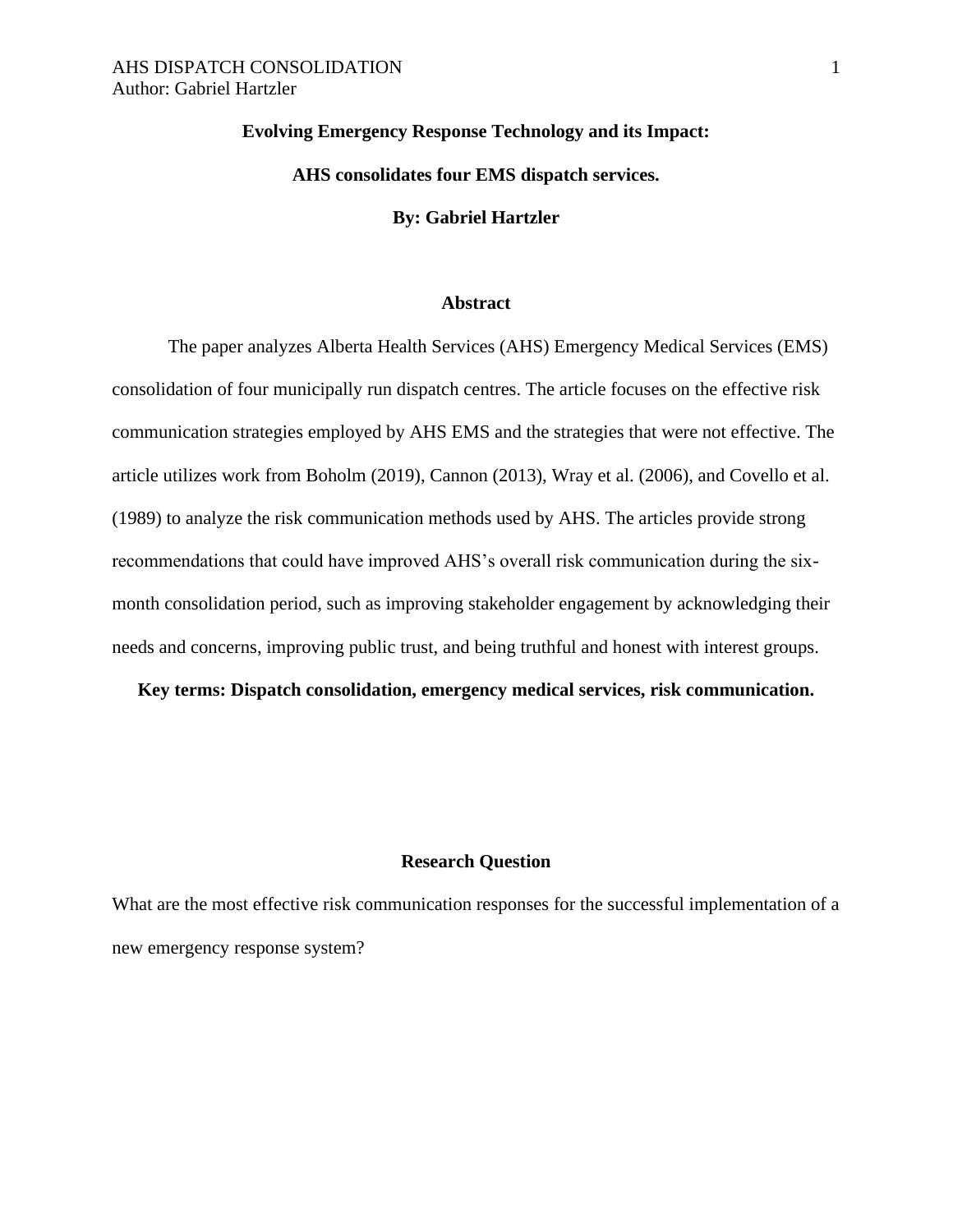On August 4, 2020, Alberta Health Services (AHS) disseminated a news release indicating the organization's intention to consolidate four emergency medical services (EMS) 911 dispatch centres over a period of six months (Lawrence, 2020, p. 1). This major health announcement triggered an array of mixed reviews from a variety of publics with some voicing major concerns. The concerns came from four municipalities: Calgary, Lethbridge, Red Deer, and the Municipality of Wood Buffalo. The four cities would have to transition the control of the ambulance dispatch system to the provincial health authority and could no longer dispatch their local ambulances.

AHS and the Alberta Government began to receive criticism over the decision from the municipalities who were vocally opposed to the transition. The four municipalities began a coalition to fight back against the decision which garnered media attention, social media activity and raised concerns amongst citizens. This attention required a risk communication strategy from AHS EMS to respond to the opponents of the move to consolidated dispatch. In this paper, I argue that AHS EMS effectively communicated during this transition, but had the ability to improve their risk communication by acknowledging the needs and concerns of their stakeholders and responding accordingly (Wray et al., 2006, p. 46). The case study highlights both positive and negative qualities of AHS EMS's communication approach and provides recommendations for future criticisms.

#### **Literature Review of Risk Communication Responses**

The following literature review assesses government risk communication responses and assessment of the positives and negatives of a consolidated dispatch system. The literature review, organized chronologically, includes work from Boholm (2019), Cannon (2013), Wray et al. (2006), and Covello et al. (1989).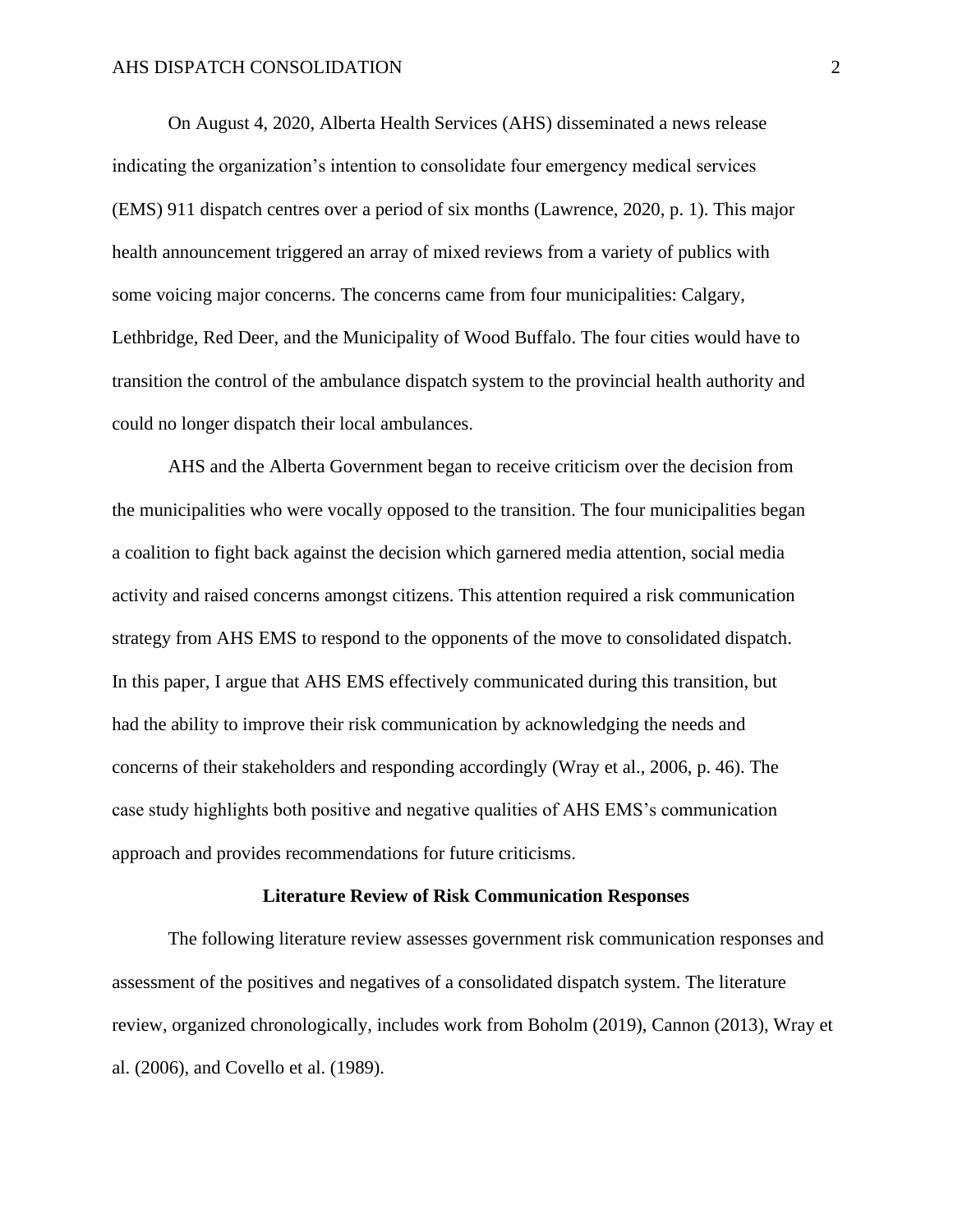Boholm (2019) completed a qualitative study on risk communication at government agencies. The study completed in-depth interviews with employees from six different groups within the Swedish government (p. 158). The author broke down the interview questions to discuss good and bad examples of risk communication and discussed specific case studies determining their level of success. The results showed that the different government agencies utilized risk communication to engage with the public, share information with other government agencies about policy, and interact with stakeholders of interested organizations (p. 165). The interviews determined a set of themes that were interconnected with the successfulness of the risk communication. These themes included: organizational planning and decision making, collaboration and responsibility, knowledge and understanding, available resources, the message, public trust, and the media.

Cannon's (2013) paper analyzes the practicability of consolidated police dispatch centres in a rural county in Texas. The paper presents two positions on the issue, one in favour and one against. Research showed that consolidated dispatch centres have been successful in other regions and would provide improved coordination, resource allocation, and service quality for citizens (p. 15). Negatives indicated that the consolidation would be a large logistical challenge and would require additional planning, staffing, and equipment. Overall, Cannon (2013) argues that a consolidated dispatch system is more desirable as it supports the increasing amount of call volume by spreading call loads, utilizes advancing technology to improve service delivery, and will reduce costs over the long term  $(p, 2)$ .

Wray et al. (2006) evaluate the role risk communication has during an emergency response after a terrorist event. The paper assesses the importance of trust and the perception of the government entity during a crisis. The authors noted that "effective risk communication calls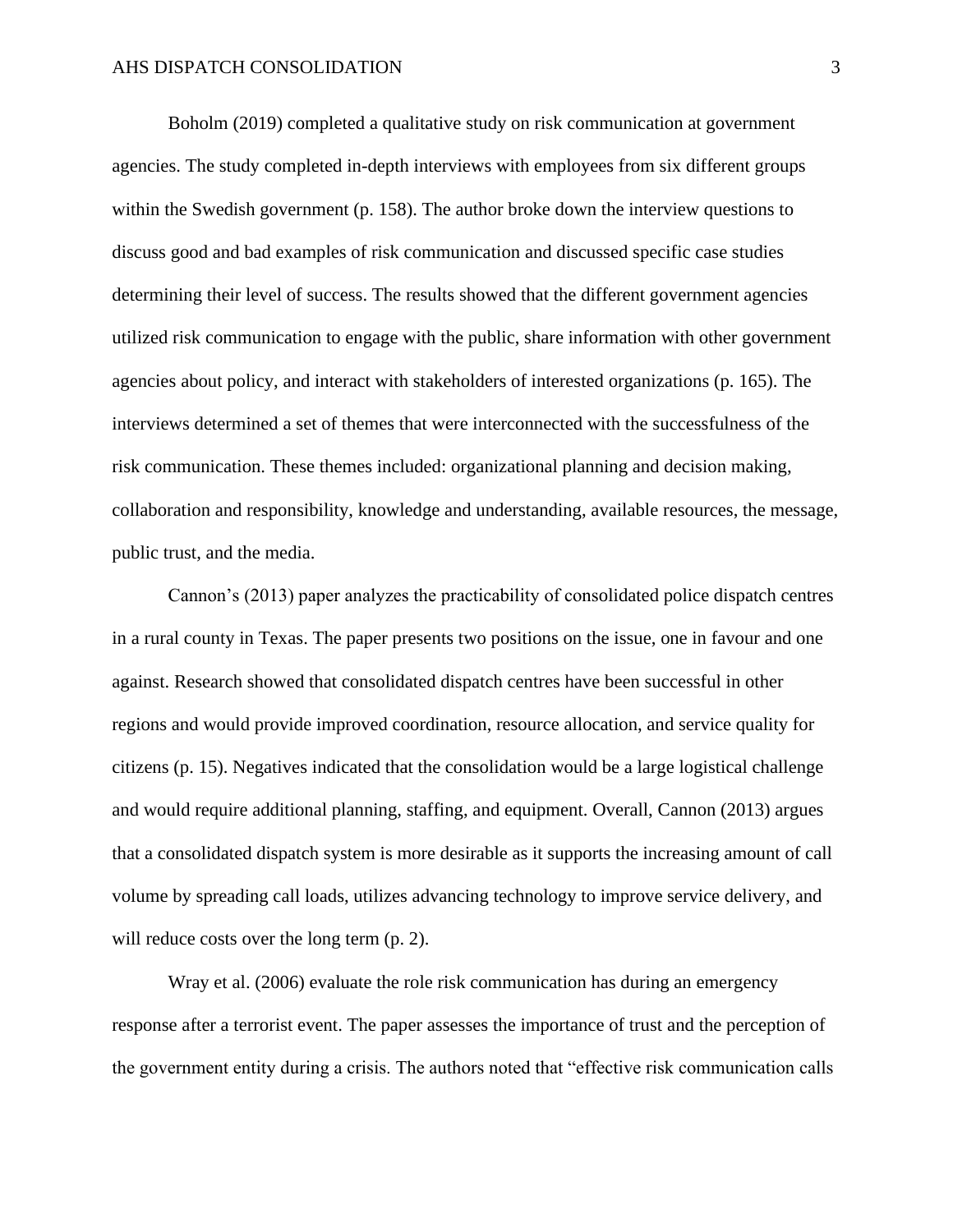for an interactive approach; communicators need to acknowledge the needs and concerns of the public and respond accordingly." (p. 46). An interactive approach allows the government to build public confidence, which is essential during an emergency. The study utilized focus groups which were used to comprehend messaging and the importance of trust. Trust is based on three elements: public perceptions of government, personal experience, and trustworthy organizations (p. 48). Ultimately, the focus groups indicated that there was distrust in government and required relationship rebuilding to increase trust between the government and its citizens (p. 67).

Chapter one of Covello et al. (1988) highlights principles and guidelines for improving risk communication within government organizations. The authors break down the principles and guidelines into subcategories including communication philosophy, planning, evaluation, message sources, message design, delivery channels, and target audiences (p. 5). The principles highlighted throughout the text attempt to address the problems within government risk communication. Covello et al. (1988) note that, "in many cases, government agencies have simply not been effective in communicating risk information to the public." (p. 16). The authors indicated that the use of these principles and guidelines will address risk communication problems, open new dialogue and debate within government agencies to improve on previous risk communication failures.

### **Dispatch Consolidation Case Study**

In 2008, the Alberta Government made the decision to start Canada's first province-wide, fully integrated health system known today as Alberta Health Services (AHS, n.d.a, p. 1). The new system had the goal of bringing the same healthcare quality to all Albertans no matter their geographic regions. This led to AHS EMS consolidating approximately 60 per cent of Alberta's population under a single dispatch system the following year (AHS, n.d.b., p. 1). The new system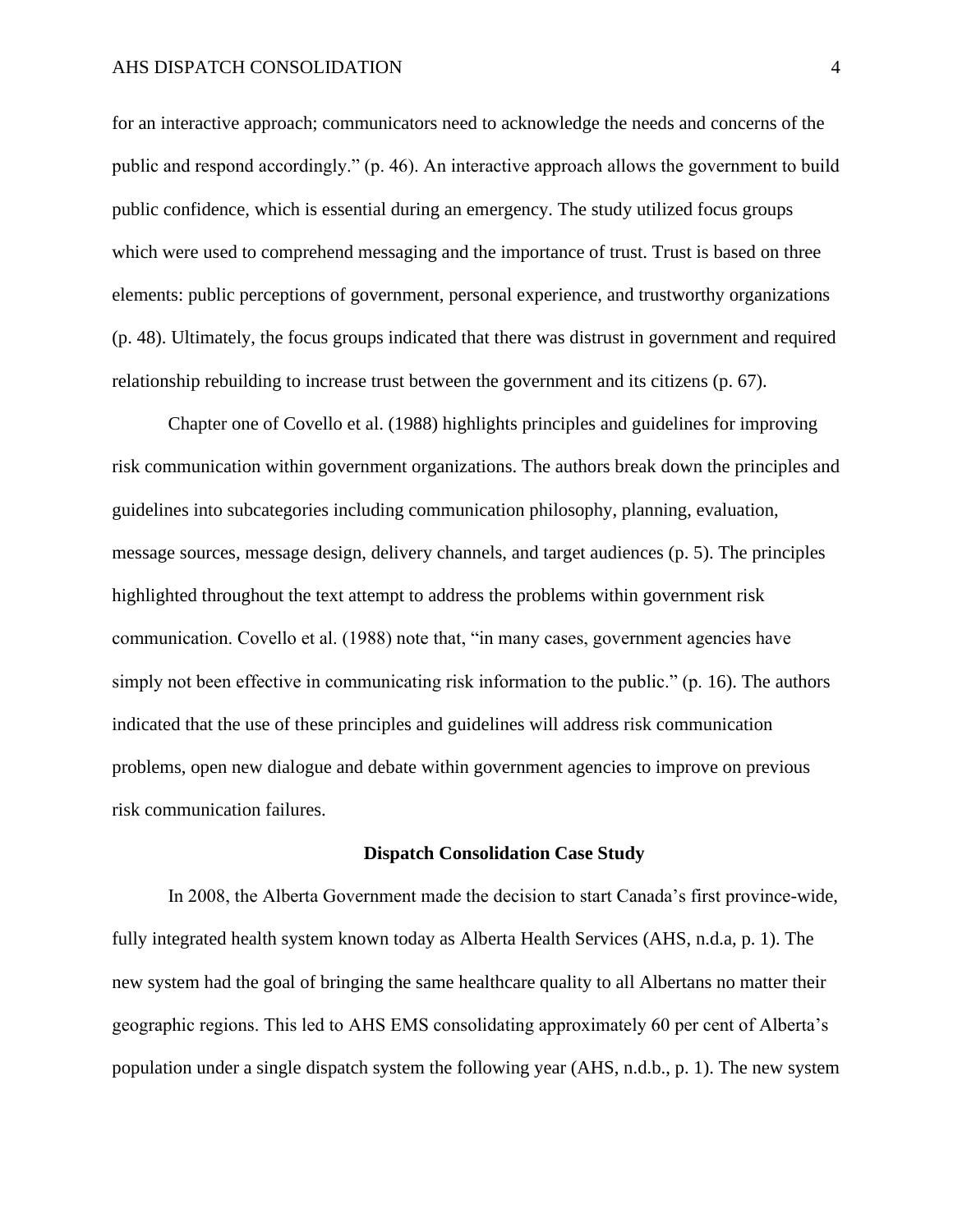directed EMS 911 calls to three provincial communication centres (Appel, 2021, p. 1). The remaining 40 per cent of Alberta's population was dispatched by four municipally operated dispatch centres in Calgary, Lethbridge, Red Deer, and the Municipality of Wood Buffalo.

The initial consolidated dispatch system was touted as a success by AHS and the organization stated they had "an outstanding record of timely response and successful outcomes" (AHS, n.d.b., p. 1). Since the initial consolidation, AHS EMS had plans to bring the remaining four dispatch centres under the control of the provincial dispatch system. This was supported by the Ernst and Young AHS review which indicated that they should "consolidate regional dispatch operation into EMS communication centers" and terminate the municipally run dispatch centres (Ernst and Young, 2019, p. 69). Following the review, AHS announced in August of 2020 that they would consolidate the remainder of the dispatch system and begin the transition process over a period of six months.

Following the announcement, AHS EMS and the Alberta Government began to receive backlash on the issue. The four municipalities voiced their strong opposition against consolidation and joined together to fight against the new system. This began to draw increased media attention and social media activity that began to raise citizen concerns. The mayors of these cities effectively raised their worries through media scrums, social media, and formal letters that were sent to the health minister and premier. The City of Red Deer argued that citizens would notice the following impacts: Slower response times, inefficient use of resources, lack of integrated emergency response, non-locals taking calls, delayed rural response, strain on fire resources, no cost savings, and challenges with maintaining ambulance complement (The City of Red Deer, n.d., p. 1). These issues were common across all four municipalities and were refuted by AHS EMS.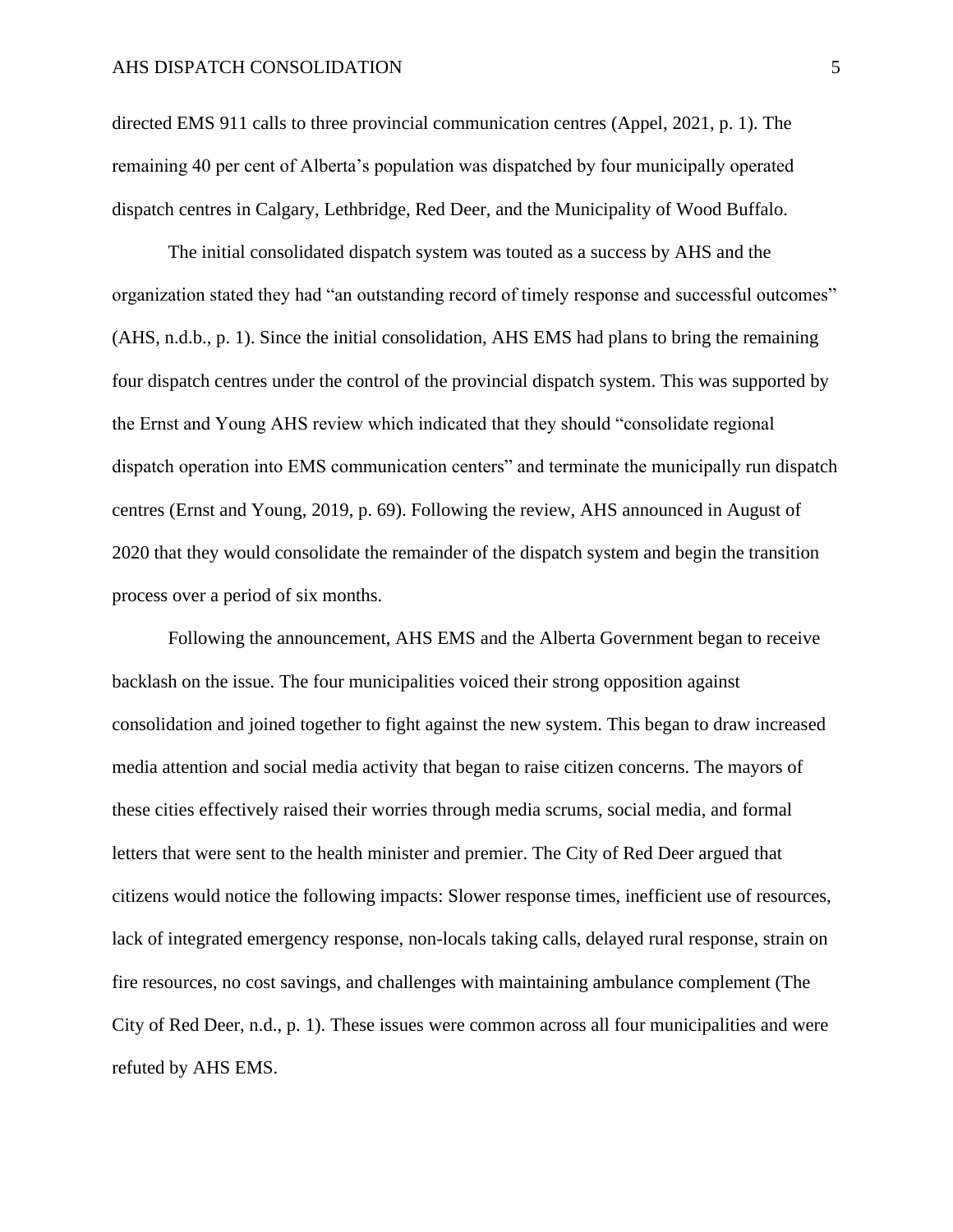AHS argued that dispatch consolidation would improve patient care, coordination of resources, and fiscal efficiency. Similar responses were mentioned as positives in Cannon's (2013) paper on police dispatch consolidation. In his paper, he states:

While research in this subject sometimes varies from positive to negative, the conclusion to be drawn from this paper will strongly support the desire and need for a consolidated dispatch operation. Such an effort would deliver significant benefits in resource sharing by spreading a call load across a pool of call takers and would provide for better resource coordination and crisis management. (Cannon, 2013, p. 2)

Resource coordination was a strong reason provided by AHS for consolidation. The organization highlighted the unnecessary coordination required for dispatching inter-facility transfers and the management of multiple resources from different jurisdictions (Lawrence, 2020, p. 1). It includes the better coordination of air medical transportation, community paramedics, and medical first responder partners such as fire departments. The removal of geographic borders was highlighted as a positive for patient care. It would allow for the nearest available ambulance to be dispatched regardless of geographic boundaries (AHS, n.d.b., p. 1). The consolidation would result in a significant cost savings of over \$6.2 million annually which would allow for funding to be directed elsewhere in EMS, such as frontline paramedics (p. 4).

Over the six-month transition period, the provincial health system and the four municipalities communicated back and forth sending letters to each other expressing each other's concerns and opinions. The first transition took place on January 12 with Red Deer and Lethbridge. On January 19, the Regional Municipality of Wood Buffalo lost control and finally, on January 26, the entire province of Alberta was now dispatched by three AHS communication centres located in Peace River, Edmonton, and Calgary. To this day, the four municipalities continue to fight for the reversal of the decision.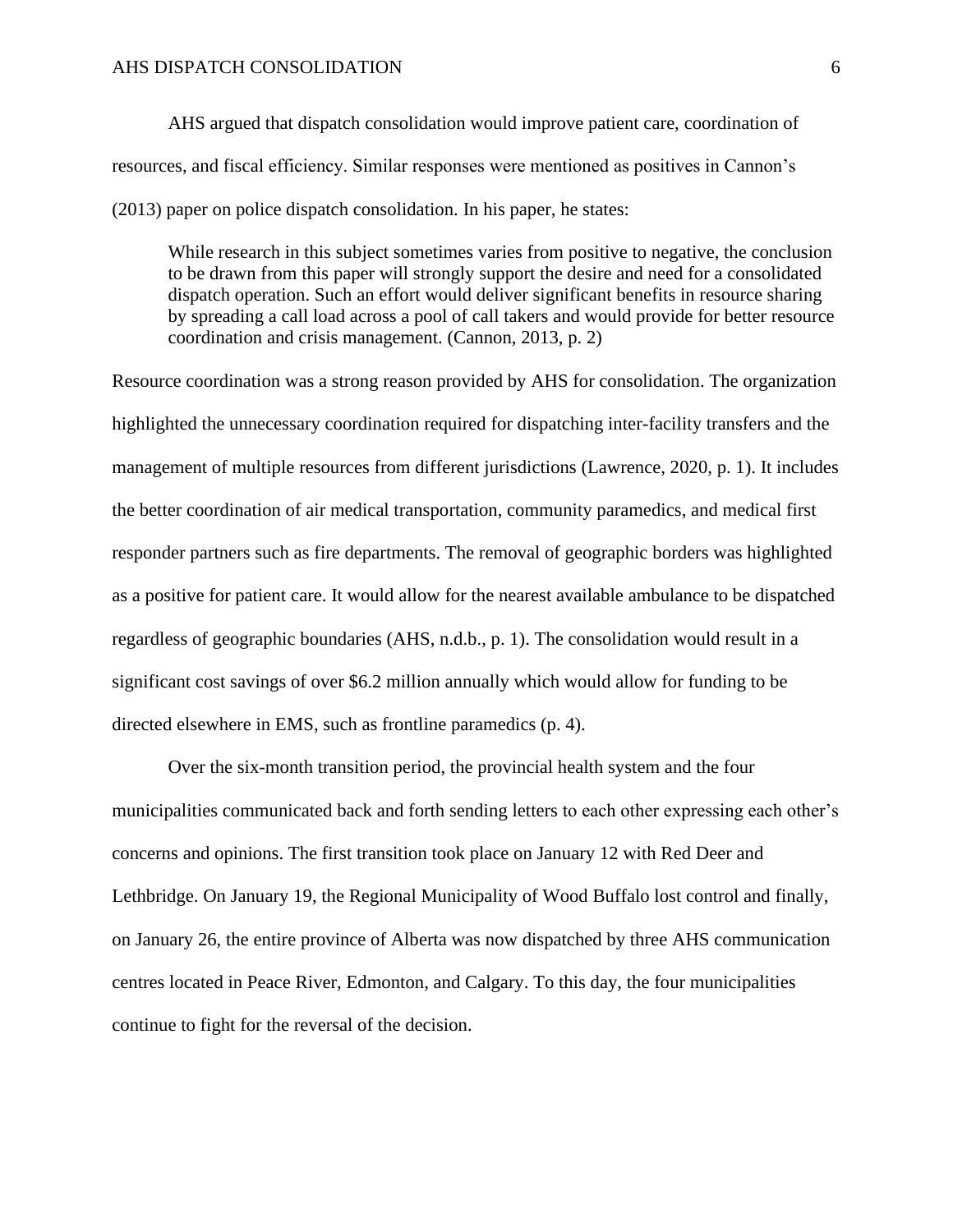A timeline of events that took place since August 2020 is imperative to showcase the

response from AHS and the municipalities (see Figure One).

# **Figure 1: AHS Dispatch Consolidation Timeline**

- *August 4, 2020*: Dispatch consolidation announced using a news release and information shared via social channels
- September 16, 2021: AHS responds to false claims of consolidated dispatch error  $\bullet$
- September 21, 2020: Social media posts infographic of new system process  $\bullet$
- September 28, 2020: Health Minister video released on AHS YouTube channel
- September 29, 2020: General information about consolidation shared through social media channels
- October 2, 2020: MFR alerting & OLMC explanation videos released on AHS YouTube channel
- October 20, 2020: FAQ on EMS dispatch released on website and in a news release
- November 2, 2020: AHS EMS officials present at Calgary City Council
- January 11, 2021: The four municipalities host a media event to highlight concerns
- January 12, 2021: Red Deer and Lethbridge dispatch transition with corresponding social media posts the following day
- January 19, 2021: Regional Municipality of Wood Buffalo dispatch transition with corresponding  $\bullet$ social media posts
- January 26, 2021: City of Calgary dispatch transition with corresponding social media posts
- *February 1, 2021:* Municipalities Mayors send letter highlighting consolidation failures
- *February 1, 2021:* AHS responds to consolidation failures letter using social media channels
- February 10, 2021: AHS statement on Wood Buffalo's intention to no longer transfer 911 calls
- February 11, 2021: EMS posts feature story about dispatch consolidation success
- February 11, 2021: AHS posts on social media about the Regional Municipality of Wood Buffalo  $\bullet$ injunction
- October 13, 2021: Official complaint filed with Alberta Ombudsman regarding consolidated dispatch

## **Risk Communication Response Analysis**

Risk communication plays an important role when the government implements changes that are going to have an impact on people. After announcing the plans for an integrated dispatch model, AHS began utilizing different communication channels to engage with their key publics. This included the use of news releases and social media platforms such as Facebook and Twitter. This was a very important component of the consolidation process as it was a large change to the public health care system and was expected to affect 40 per cent of Albertans. Wray et al. (2006)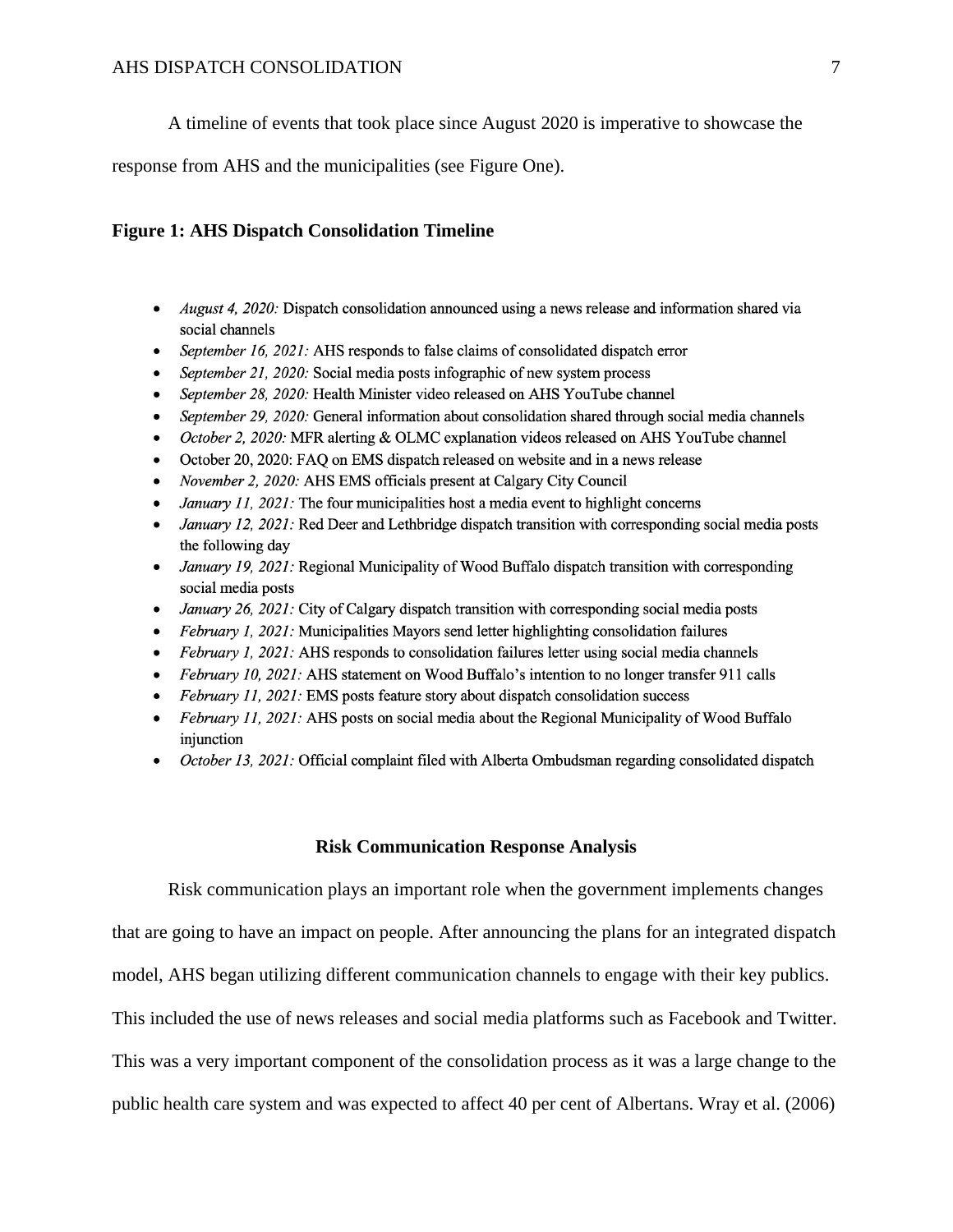highlight the importance of engaging with stakeholders as "effective risk communication calls for an interactive approach; communicators need to acknowledge the needs and concerns of the public and respond accordingly" (p. 46). AHS followed this strategy and implemented a communication approach that involved the development of a website, YouTube videos, and frequently asked questions. The website included all these communication tactics and thoroughly described how the new system would work. They reiterated their key messages including the fact that 911 callers will notice absolutely no change when they call for an ambulance (AHS, n.d.b., p. 1).

Boholm (2019) says, "risk communication and its effectiveness are understood as an activity comprising particular organizational goals and the actions directed towards fulfilling those goals" (p. 165). To successfully reach AHS's organization goal of integrating dispatch, they required public trust that included messages that reassured and created a sense of safety and security (p. 163). This was made difficult for them as the four municipalities began a campaign that strongly opposed consolidation and raised questions about public safety. These messages included the risk of delayed response times, dispatch errors, and lack of resource availability. AHS responded in a timely manner to these fears utilizing their social media feeds and website to address the apprehensions. For example, on February 1, 2021, the four municipalities' mayors sent a letter to the provincial government indicating that there had been dispatch failures. AHS responded on their social media feed on the same day disputing those claims.

In November of 2020, AHS EMS presented to the Calgary city council on the proposed consolidation process. Calgary city council grilled the chief paramedic and one of the vice presidents of AHS on the proposed plan (Smith, 2020, p. 1). Council asked for tangible data that would indicate how the previous consolidation has affected other communities. AHS EMS was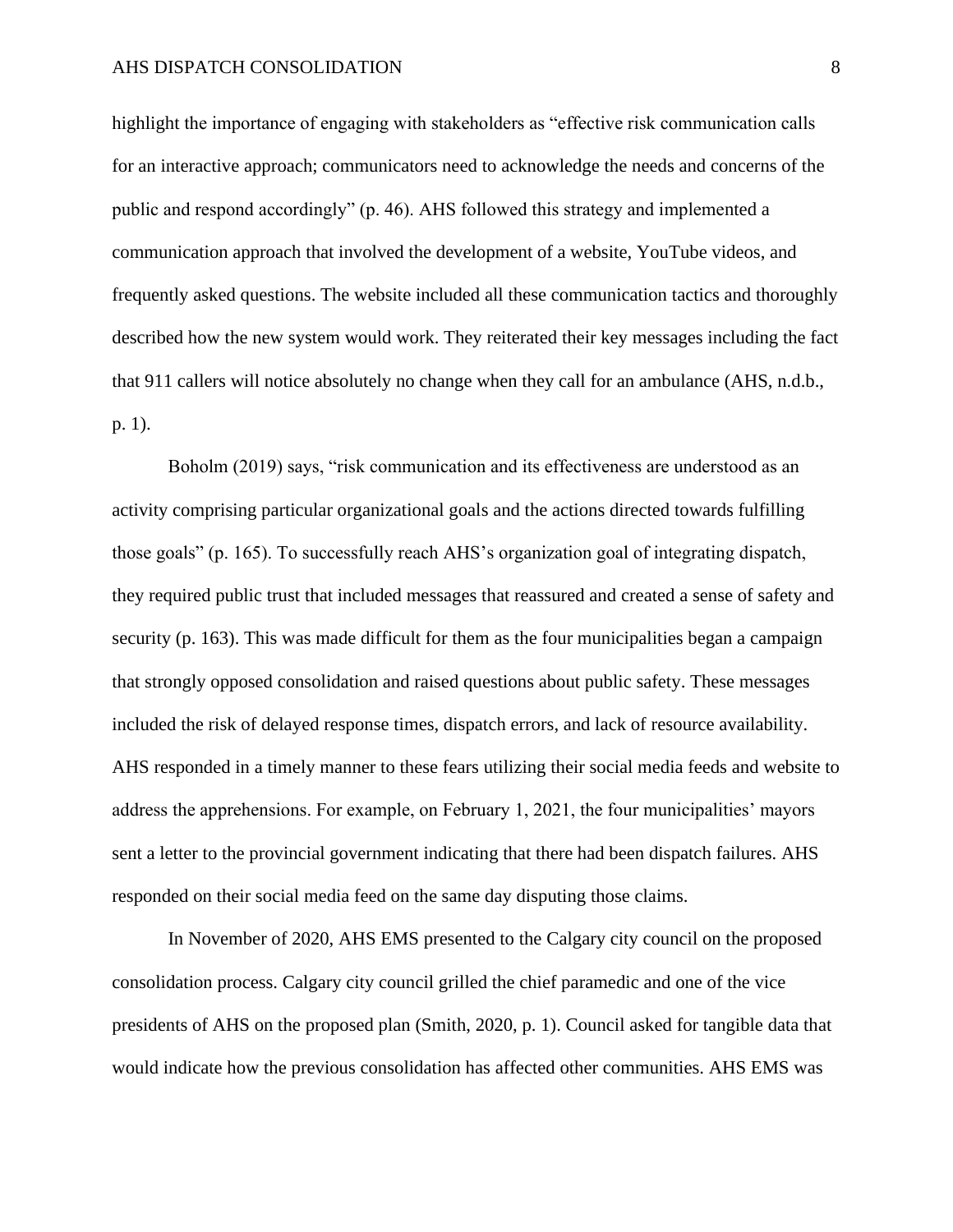not able to provide the data at that time. Wray et al. (2006) note that guidelines for crisis communication should be "truthful, honest, frank and open to ensure effective outcomes." (p. 47). This was something AHS failed to do throughout the consolidation process. Many stakeholders requested more data to prove the claims AHS was promoting. AHS has made response time statistics available publicly online, but did not provide the specific data that the stakeholders requested. This caused their stakeholders to become even more agitated with the situation. This is something Covello et al. (1988) recommended against. For improved risk communication, organizations should "reduce levels of public outrage" and "better inform individuals and communities about agency procedures, processes, and decisions" (p. 4). By implementing the 12 guidelines, AHS EMS could have prevented unnecessary public criticisms.

#### **Future Recommendations**

Since the topic is controversial, it is recommended that AHS continues providing risk communication through various communication channels. The municipalities recently filed a formal complaint to the Alberta provincial ombudsman and are requesting a third-party review (Rieger, 2021, p. 1). The organization also continues to come under fire for EMS response times and ambulance shortages. The health authority must showcase that this is not from dispatch consolidation as EMS dispatch times continue to improve (Appendix A) as response times continue to increase (Appendix B) due to the lack of paramedics and ambulances.

#### **Conclusion**

Overall, AHS EMS was successful in consolidating the remainder of Alberta's EMS dispatch system. Their risk communication strategy was effective but required closer attention to the needs of their stakeholders which included the four municipalities of Calgary, Red Deer, Lethbridge, and the Regional Municipality of Wood Buffalo. The three risk communication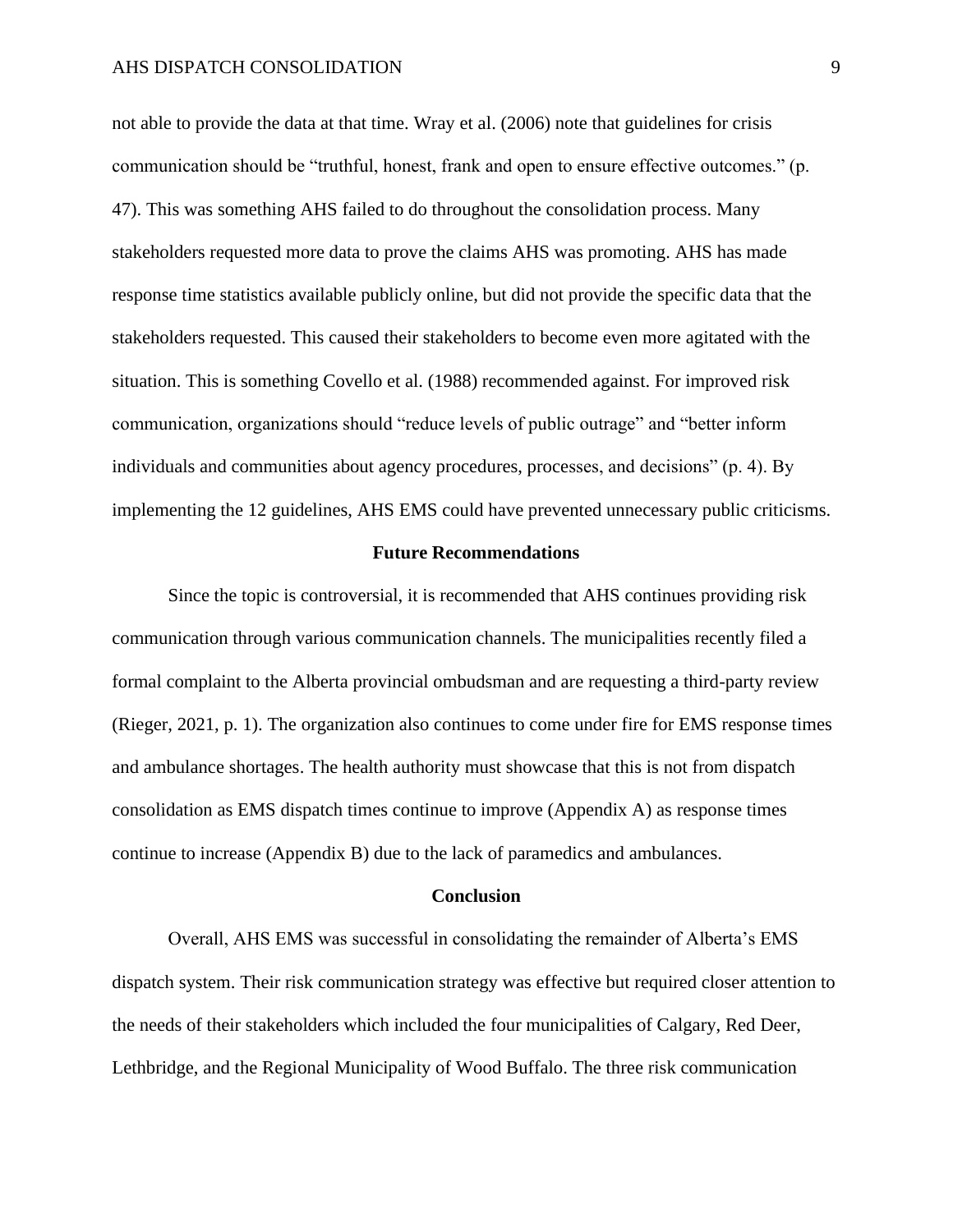papers by Boholm (2019), Wray et al. (2006), and Covello et al. (1989) provide

recommendations for successful risk communication. AHS EMS followed many of these

recommendations but could have improved in other areas. Organizations such as AHS EMS must

understand that:

Citizens are often equally frustrated by the government's seeming disinterest in their concerns, unwillingness to take action, and reluctance or unwillingness to allow them to participate in decisions that intimately affect their lives. (Covello et al., 1988, p. 3)

If AHS EMS showed their stakeholders that they were interested in their concerns and were going to take action to address them, they would have had a smoother transition process to their new borderless dispatch system.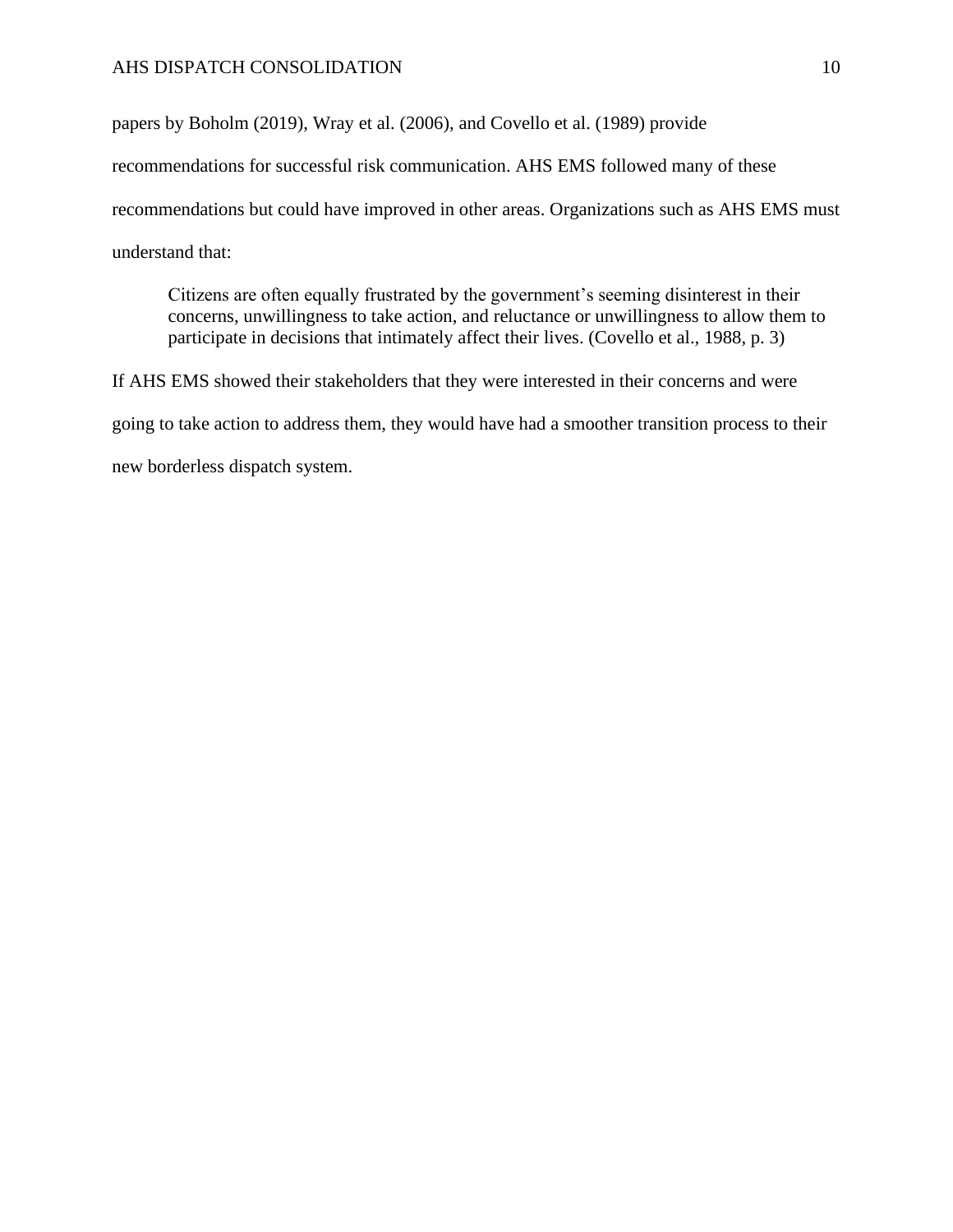## **References**

AHS. (n.d.a.). *About AHS.* <https://www.albertahealthservices.ca/about/about.aspx>

- Alberta Health Services. (2020, October 5). *Public EMS dispatch consolidation. Frequently asked questions.* [https://www.albertahealthservices.ca/assets/info/ems/if-ems-public-ems](https://www.albertahealthservices.ca/assets/info/ems/if-ems-public-ems-dispatch-consolidation-faq.pdf)[dispatch-consolidation-faq.pdf](https://www.albertahealthservices.ca/assets/info/ems/if-ems-public-ems-dispatch-consolidation-faq.pdf)
- Alberta Health Services. (n.d.b). *AHS EMS dispatch consolidation.* Alberta Health Services. <https://www.albertahealthservices.ca/info/Page17233.aspx>
- Appel, J. (2021, February 24). What's happening to EMS in Alberta? *The Sprawl.*  <https://www.sprawlcalgary.com/whats-happening-to-ems-in-alberta>
- Boholm, Å. (2019). Lessons of success and failure: practicing risk communication at government agencies. *Safety Science*, *118*, 158-167.<https://doi.org/10.1016/j.ssci.2019.05.025>
- Cannon, T. W. (2013). Consolidation of law enforcement dispatch operations in Harris County Texas.<https://shsu-ir.tdl.org/bitstream/handle/20.500.11875/1842/1452.pdf?sequence=1>
- Covello, V., Mcallum, D.B., & Pavlova, M.T. (1989). *Effective risk communication: the role and responsibility of government and nongovernment organizations*. Springer Science & Business Media.
- Ernst and Young. (2019). *Alberta Health Services performance review.* [https://open.alberta.ca/dataset/c0724ccd-832e-41bc-90d6](https://open.alberta.ca/dataset/c0724ccd-832e-41bc-90d6-a0cd16bc6954/resource/1e03ea8a-7948-48c4-bca4-109c20ce0f02/download/health-ahs-review-summary-report.pdf) [a0cd16bc6954/resource/1e03ea8a-7948-48c4-bca4-109c20ce0f02/download/health-ahs](https://open.alberta.ca/dataset/c0724ccd-832e-41bc-90d6-a0cd16bc6954/resource/1e03ea8a-7948-48c4-bca4-109c20ce0f02/download/health-ahs-review-summary-report.pdf)[review-summary-report.pdf](https://open.alberta.ca/dataset/c0724ccd-832e-41bc-90d6-a0cd16bc6954/resource/1e03ea8a-7948-48c4-bca4-109c20ce0f02/download/health-ahs-review-summary-report.pdf)
- Lawrence, E. (2020, October 4). *EMS dispatch consolidation to benefit patients.* AHS. <https://albertahealthservices.ca/news/Page15581.aspx>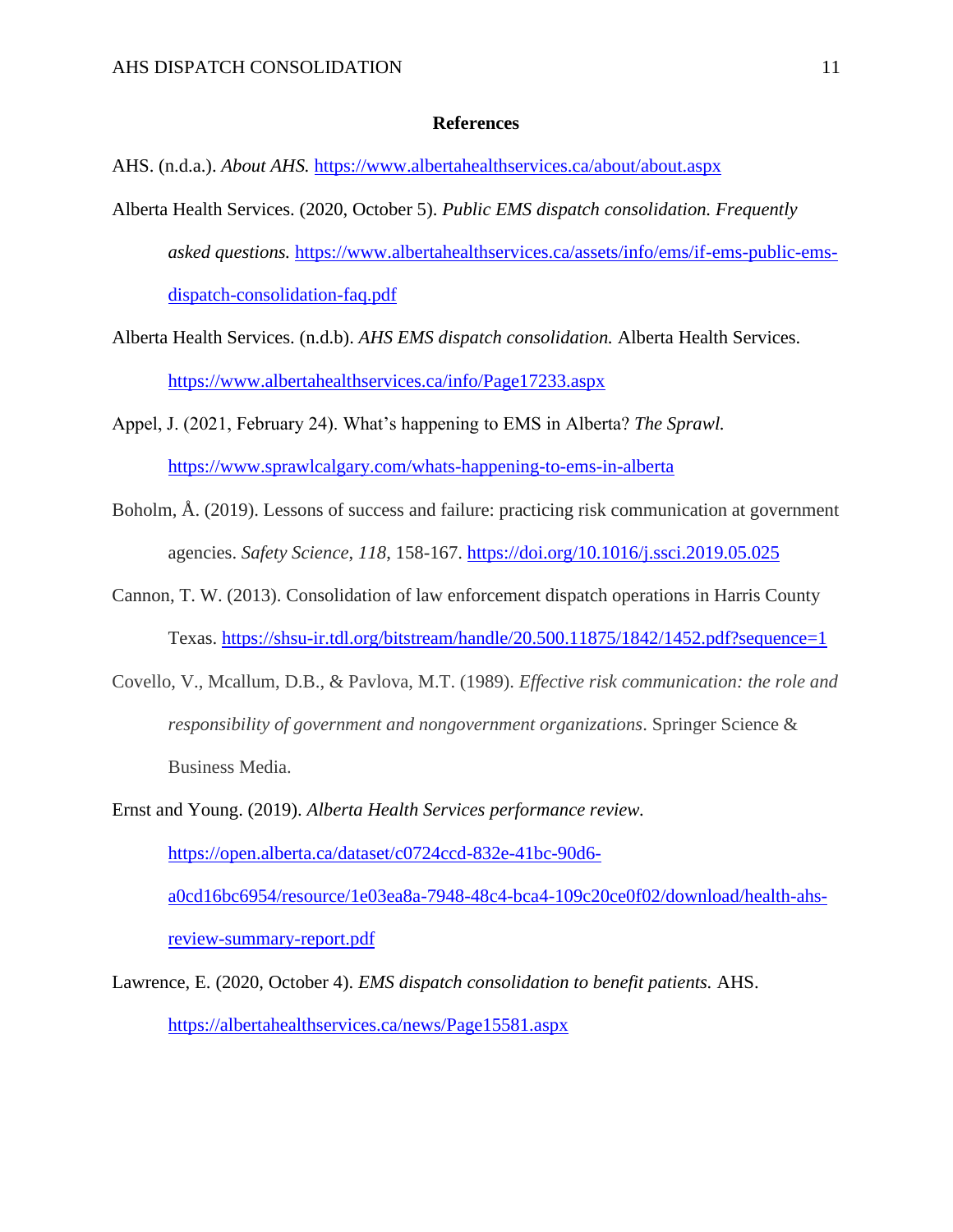- Rieger, S. (2021, October 13). Cities file complaint with Alberta ombudsman over consolidated ambulance dispatch. *CBC.* [https://www.cbc.ca/news/canada/calgary/alberta-ombudsman](https://www.cbc.ca/news/canada/calgary/alberta-ombudsman-ambulance-dispatch-complaint-1.6209572)[ambulance-dispatch-complaint-1.6209572](https://www.cbc.ca/news/canada/calgary/alberta-ombudsman-ambulance-dispatch-complaint-1.6209572)
- Smith, M. (2020, November 2). City council grills AHS officials on plans to consolidate Calgary ambulance dispatch. *The Calgary Herald.* [https://calgaryherald.com/news/local](https://calgaryherald.com/news/local-news/city-council-grills-ahs-officials-on-plans-to-consolidate-calgary-ambulance-dispatch)[news/city-council-grills-ahs-officials-on-plans-to-consolidate-calgary-ambulance](https://calgaryherald.com/news/local-news/city-council-grills-ahs-officials-on-plans-to-consolidate-calgary-ambulance-dispatch)[dispatch](https://calgaryherald.com/news/local-news/city-council-grills-ahs-officials-on-plans-to-consolidate-calgary-ambulance-dispatch)
- The City of Red Deer. (n.d.). *Changes to emergency ambulance dispatch.* <https://secure.reddeer.ca/whats-happening/changes-to-emergency-ambulance-dispatch/>
- Wray, R., Rivers, J., Whitworth, A., Jupka, K., & Clements, B. (2006). Public perceptions about trust in emergency risk communication: qualitative research findings. *International Journal of Mass Emergencies and Disasters*, *24*(1), 45-75. [https://citeseerx.ist.psu.edu/viewdoc/download?doi=10.1.1.474.5938&rep=rep1&type=pd](https://citeseerx.ist.psu.edu/viewdoc/download?doi=10.1.1.474.5938&rep=rep1&type=pdf) [f](https://citeseerx.ist.psu.edu/viewdoc/download?doi=10.1.1.474.5938&rep=rep1&type=pdf)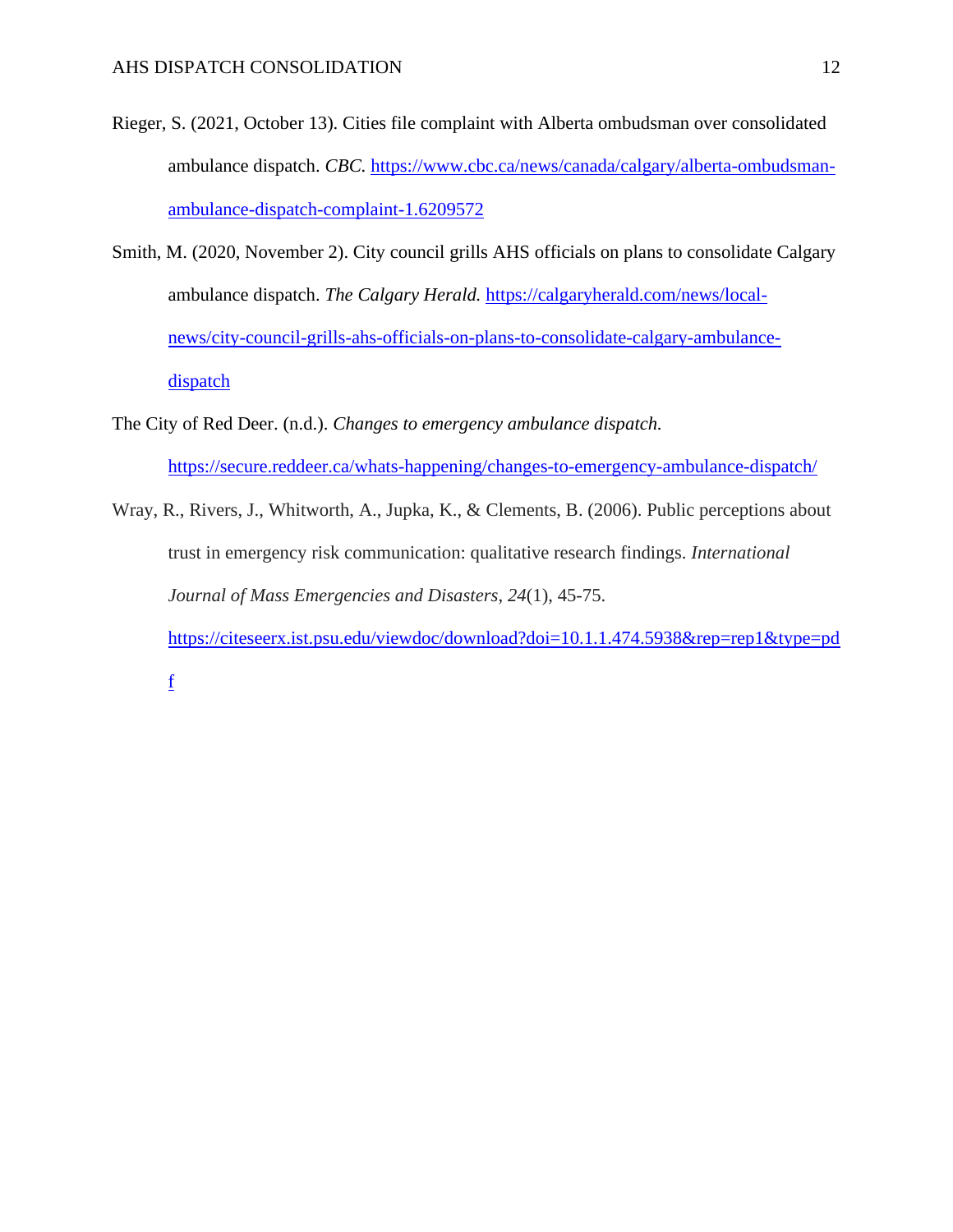# **Appendices**

# **Appendix A**

#### **Time to Dispatch First Ambulance**

Time to Dispatch First Ambulance measures the time it takes the Dispatch Emergency Communications Officer (ECO) to verify the location of the emergency, identify the closest ambulance and alert the ambulance crew that<br>they are required to respond. This time interval starts with the receipt of the call into the AHS EMS dispatch centre and ends with the notification of the closest ambulance crew. The Dispatch ECO will continue to gather information and provide further instructions while the ambulance is responding to the emergency. The data provided only represents emergency calls requiring a lights and siren response.

AHS has implemented target of 1 minute and 30 seconds at the 90th percentile (P90). The target is met when the 90th percentile line is below the dashed target line.

The Median is the value at which half the intervals are above and half are below.

The 90th percentile is the value at which 90% of the intervals are below.

HQCA quality dimension: Accessibility



SOURCE: Alberta Health Services. (n.d.c). Quarterly emergency medical services dashboard

[Graph]. *AHS EMS*. Retrieved November 23, 2021, from

<https://www.albertahealthservices.ca/assets/info/ems/if-ems-dashboard.pdf>